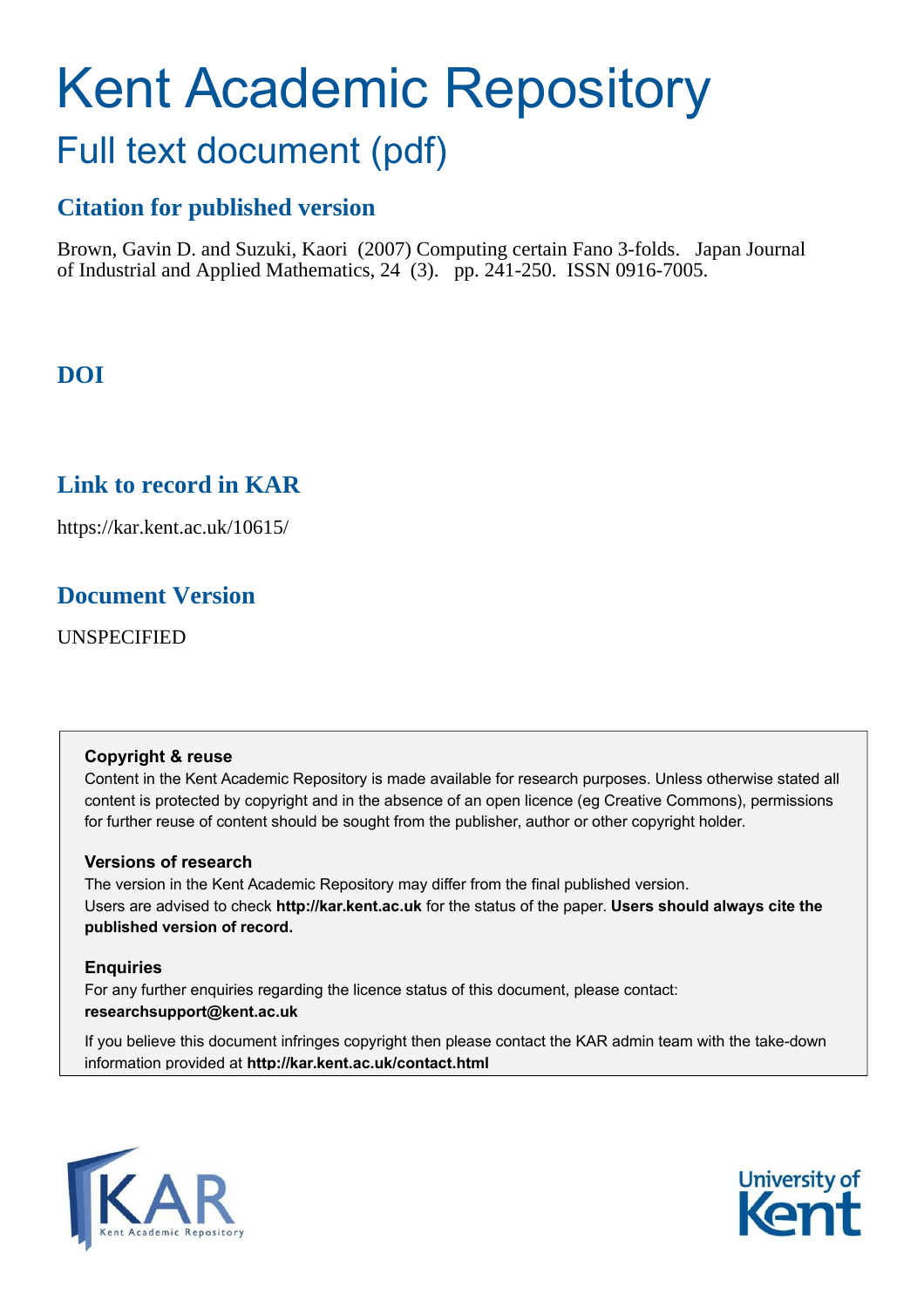## Computing Fano 3-folds of index  $\geq 3$

Gavin Brown Kaori Suzuki

#### Abstract

We use the computer algebra system Magma to study graded rings of Fano 3-folds of index  $\geq 3$  in terms of their Hilbert series.

## 1 Introduction

<span id="page-1-0"></span>Fano 3-folds are, typically, the complex (projective) solution spaces of homogeneous polynomial equations of low degree in 5 variables. A quartic hypersurface is a classical example, for instance

$$
X_4 = (x_0^4 + \dots + x_4^4 = 0) \subset \mathbb{P}^4.
$$

In this example, the canonical class  $K_{X_4}$  is represented simply by a hyperplane section  $A = (x_0 = 0) \subset X_4$ , and so  $X_4$  has index (as defined below) equal to 1. The cubic hypersurface  $X_3 = (x_0^3 + \cdots + x_4^3 = 0) \subset \mathbb{P}^4$  is also a Fano 3-fold, with  $K_{X_3} = 2A$  and so index 2. Of course, there are more complicated examples involving more variables, including weighted variables; see [\[IF\]](#page-8-0) or [\[ABR\]](#page-8-1) for an introduction to weighted projective space in this context.

By Suzuki [\[Su\]](#page-8-2), the Fano index is bounded  $f \leq 19$  (and it does not take the values 12, 14, 15, 16, 18). We study Fano 3-folds of index  $\geq$  3, especially the case  $f = 3$  generalising the conic hypersurface  $X_2 = (x_0^2 + \cdots + x_4^2 = 0) \subset$  $\mathbb{P}^4$ ; see, for example, the lists of Iskovskikh and Prokhorov, [\[IP\]](#page-8-3), Table 12.2.

Furthermore, in notation explained in the following section, we list the number of possible numerical types (more precisely, of possible Hilbert series) of Fano 3-folds of each index  $f = 3, \ldots, 19$ . (The case of index  $\geq 9$  is already proved in  $[Su]$ .) We work over the complex number field  $\mathbb C$  throughout.

<sup>2000</sup> Mathematics subject classification. Primary 14J45 ; Secondary 14J30, 14Q15 Key words and Phrases. Fano 3-fold, Fano index, graded ring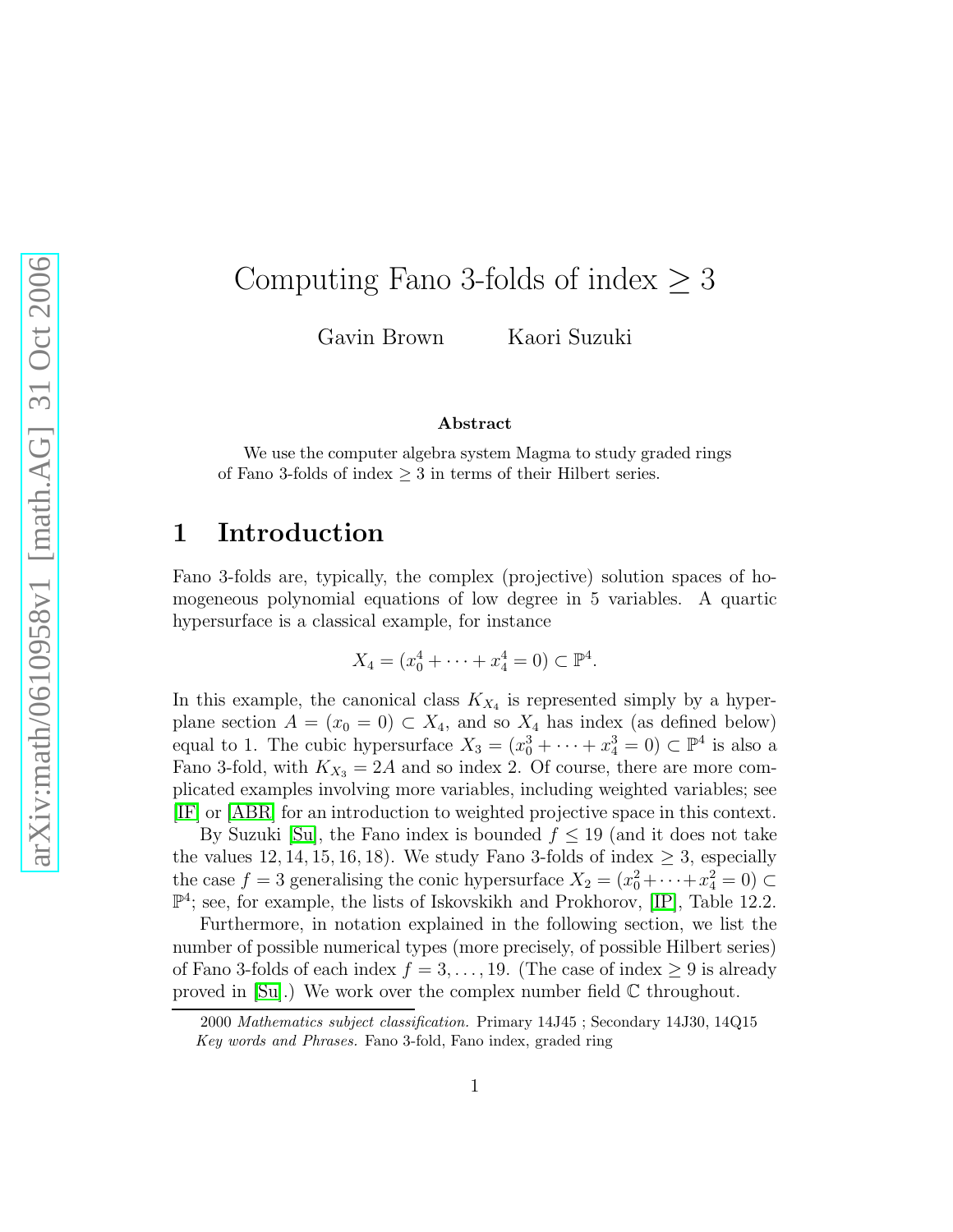**Theorem 1** For each  $f = 3, \ldots, 19$ , the the number of power series that could be the Hilbert series of some  $X, A$  with  $X$  a Fano 3-fold of Fano index f and A a primitive ample divisor is:

| number of series 231 124 63 11 23 10 2 1 3 2 1 1                                                    |  |  |  |  |  |  |
|-----------------------------------------------------------------------------------------------------|--|--|--|--|--|--|
| of which unstable $\begin{array}{cccccc} 50 & 42 & 29 & 5 & 11 & 6 & 0 & 1 & 0 & 0 & 0 \end{array}$ |  |  |  |  |  |  |

The second line of this table indicates the number of these series that cannot be realised by the Hilbert series of some Bogomolov–Kawamata stable Fano 3-fold X, A. (See section [3,](#page-3-0) Step  $1(c)^+$ , for a discussion of stability. There are no Fano 3-folds of indices  $f = 12, 14, 15, 16, 18$ .

Analogous methods for Fano 3-folds of index  $\leq 2$  work slightly differently: in those cases there is another discrete invariant, the genus, which does not play a role when  $f \geq 3$ . This is why we stop here at  $f = 3$ . The following theorem is a result of our classification; the proof is Step  $2^+$  of section [3.](#page-3-0)

#### **Theorem 2**  $H^0(X, \mathcal{O}(-K_X)) \neq 0$  for any Fano 3-fold X, A index  $f \geq 3$ .

A first analysis of the possible realisations of these Hilbert series in low codimension is in section [4](#page-6-0) below. As with all the results in this paper, we used computer algebra—in our case, the Magma system [\[Mag\]](#page-8-4)—in an essential way. But this analysis, and the list in codimension 4 especially, should be regarded only as a list of possible examples and not a proved classification. Tabulating these examples by codimension gives the following (in which a blank entry is a zero); all of these are stable.

| $\text{codim } 0 \mid 0 \quad 1 \quad 1 \quad 0 \quad 1 \quad 0 \quad 0 \quad 0 \quad 1 \quad 1 \quad 1$ |  |  |  |  |  |  |                |
|----------------------------------------------------------------------------------------------------------|--|--|--|--|--|--|----------------|
| codim $1 \mid 7 \mid 2 \mid 5 \mid 1 \mid 4 \mid 3 \mid 2 \mid 0 \mid 2 \mid 1$                          |  |  |  |  |  |  | 27             |
| codim $2   6 7 1 0 0$                                                                                    |  |  |  |  |  |  | -14            |
| codim 3   0 0 2 0 0                                                                                      |  |  |  |  |  |  | $\overline{2}$ |
| codim $4 \mid 3 \mid 2 \mid 1 \mid 1 \mid 1$                                                             |  |  |  |  |  |  |                |

Text files with the Magma code to make the classification of Theorem [1](#page-0-0) and with all the proposed models is at the webpage [\[BS\]](#page-8-5).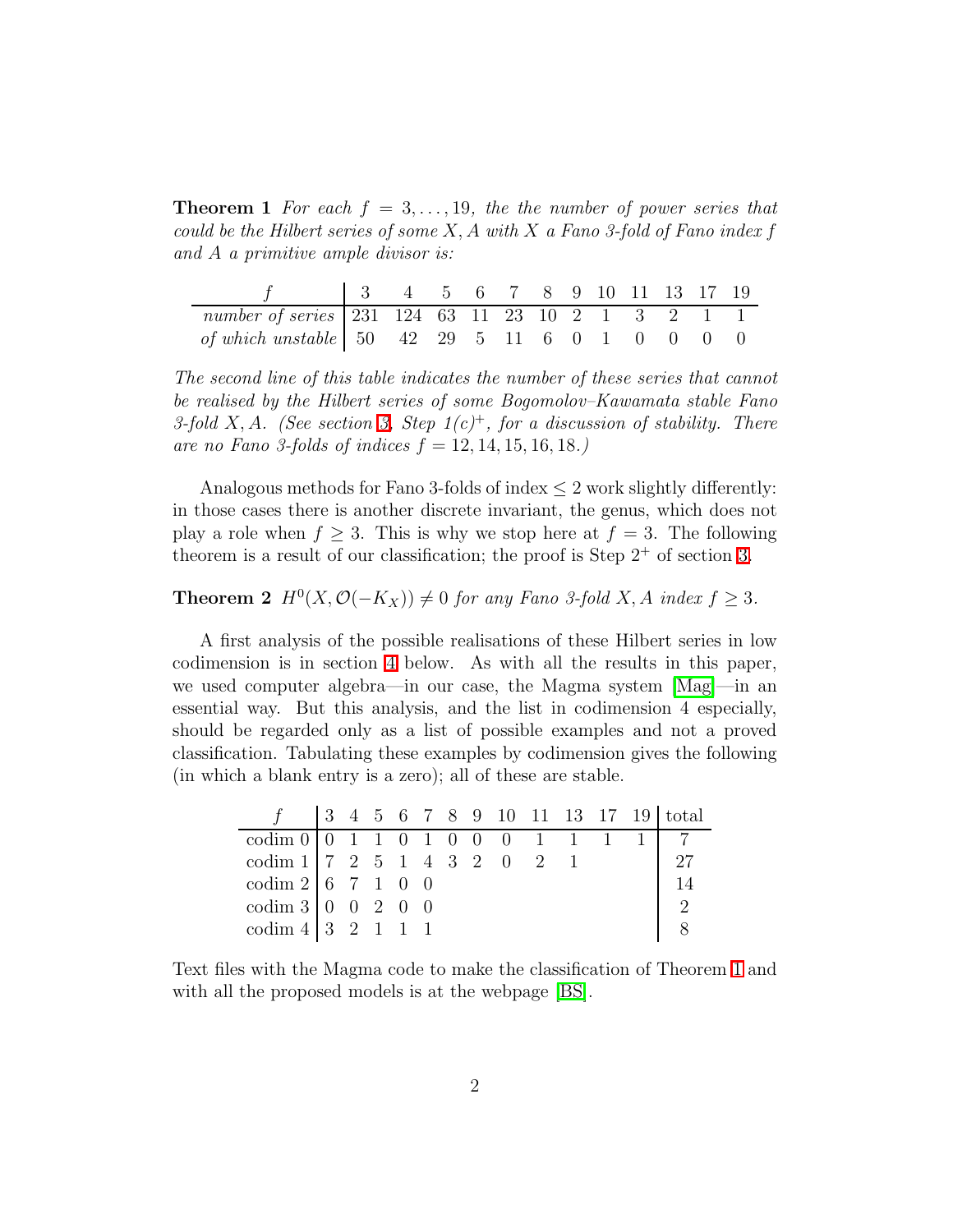#### 2 Definitions and tools

**Basket of singularities** Let the group  $\mathbb{Z}/r$  of rth roots of unity act on  $\mathbb{C}^3$  via the diagonal representation  $\varepsilon \cdot (x, y, z) \mapsto (\varepsilon^a x, \varepsilon^a y, \varepsilon^c y)$ . The (germ at the origin of the) quotient singularity  $\mathbb{C}^3/(\mathbb{Z}/r)$  is denoted  $\frac{1}{r}(a, b, c)$ . By Suzuki [\[Su\]](#page-8-2) Lemma 1.2, when we work with Fano 3-folds of index  $f$  below, we may assume that  $b = -a$ ,  $c = f$  and that r is coprime to a, b, c.

<span id="page-3-1"></span>We abbreviate the notation  $\frac{1}{r}(a, -a, f)$  to  $[r, a]$ ; the index f is always clear from the context. A basket of singularities is a collection (possibly with repeats) of singularity germs  $[r, a]$ .

**Fano 3-folds** A Fano 3-fold is a normal projective 3-fold X such that (a)  $-K_X$  is ample, (b)  $\rho(X) := \text{rank Pic}(X) = 1$ , and (c) X has Q-factorial terminal singularities. Without loss of generality, we may replace condition (c) by the more restrictive condition:  $(c') X$  is nonsingular apart from a finite set of singularities equal to that of some basket. (By Reid  $|R|$  (10.2), this does not alter the Hilbert series we compute and so our results hold as stated. There may, however, be series that are realised by Fano 3-folds satisfying (c) but not (c′ )—but we do not know an example.)

The Fano index  $f = f(X)$  of a Fano 3-fold X is

 $f(X) = \max\{m \in \mathbb{Z}_{>0} \mid -K_X = mA$  for some Weil divisor A

<span id="page-3-2"></span>where equality of divisors denotes linear equivalence of some multiple. A Weil divisor A for which  $-K_X = fA$  is called a *primitive ample divisor*.

Graded rings and Hilbert series A Fano 3-fold X with primitive ample divisor  $A$ , which we denote by  $X$ ,  $A$  from now on, has a graded ring

$$
R(X, A) = \bigoplus_{n \ge 0} H^0(X, \mathcal{O}_X(nA)).
$$

<span id="page-3-0"></span>This graded ring is finitely generated, and  $X \cong \text{Proj } R(X, A)$ . The Hilbert series  $P_{X,A}(t)$  of X, A is defined to be that of the graded ring  $R(X, A)$ : thus dim  $H^0(X, \mathcal{O}_X(nA))$  is the coefficient of  $t^n$  in  $P_{X,A}(t)$ .

A choice of homogeneous generators for  $R(X, A)$  determines a map

$$
X \hookrightarrow \mathbb{P}^N = \mathbb{P}(a_0, \ldots, a_N)
$$

into some weighted projective space (wps)  $\mathbb{P}^N$ , where  $x_i \in H^0(X, \mathcal{O}_X(a_i A)).$ With this embedding for a minimal set of generators in mind, we say that  $X, A$  has *codimension*  $N - 3$ .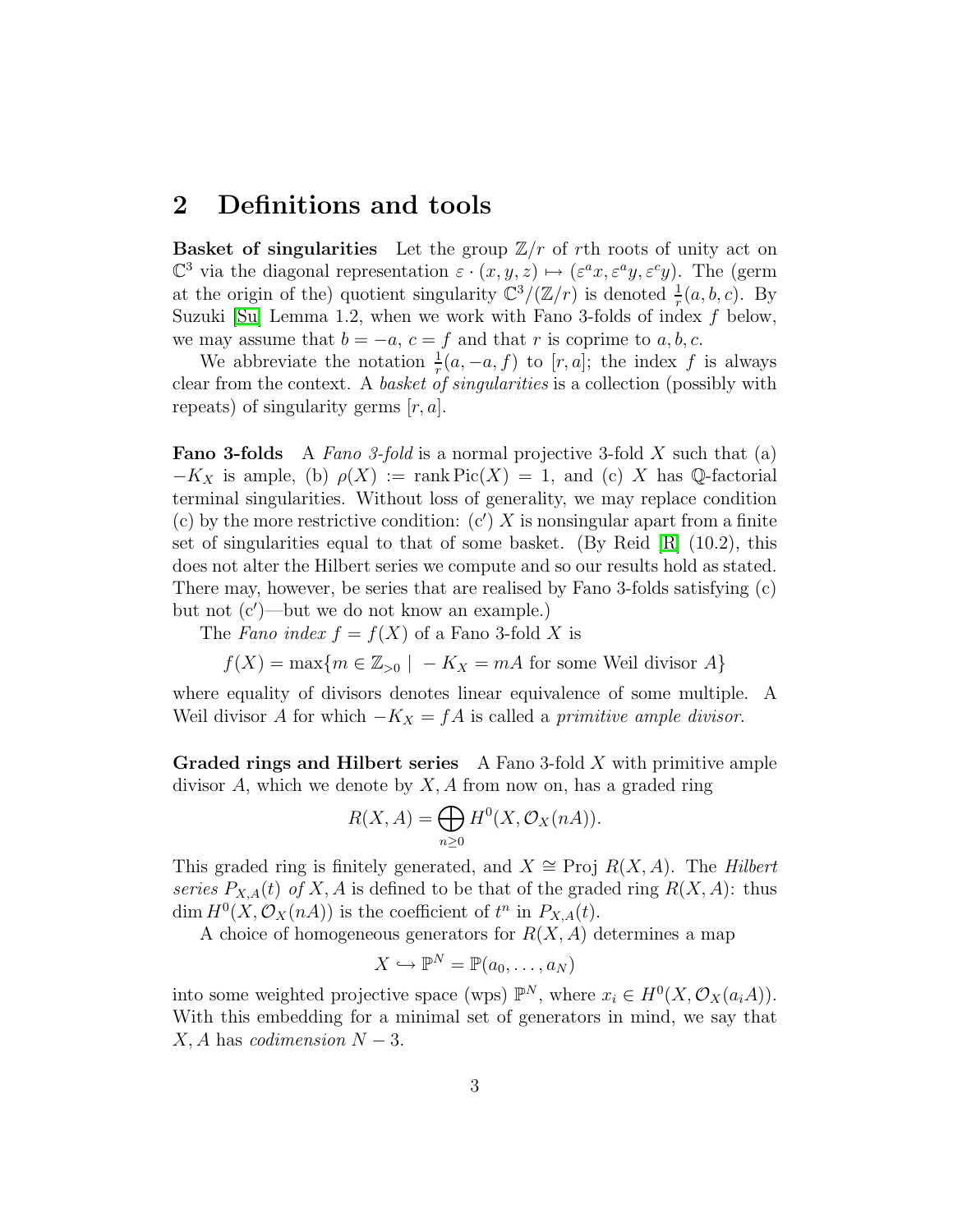The Riemann–Roch theorem Suzuki proves the appropriate version of Riemann–Roch in this context, following Reid's plurigenus formula [\[R\]](#page-8-6), to compute the dimensions of the graded pieces of  $R(X, A)$ .

For a singularity  $p=\frac{1}{r}$  $r_r^{\frac{1}{r}}(a, -a, f)$  in B, define  $i_p(n) := -n/f \mod r$ . This always means least residue modulo r, so that  $0 \leq i_p(n) < r$ . When r is clear from the context, the notation  $\bar{c}$  denotes the least residue of c modulo r.

**Theorem 3 ([\[Su\]](#page-8-2) Theorem 1.4)** Let X, A be a Fano 3-fold of index  $f \geq 3$ and with basket  $\mathcal{B}$ . Then  $p_n := \dim H^0(X, \mathcal{O}_X(nA))$  for any  $n > -f$  is computed by

$$
p_n = 1 + \frac{n(n+f)(2n+f)}{12}A^3 + \frac{nAc_2(X)}{12} + \sum_{p=[r,a]\in\mathcal{B}} c_p(n),\tag{1}
$$

where  $c_p(k) = -i_p(k)$  $r^2 - 1$ 12r  $+$  $i_p$  $\sum$  $(k) - 1$  $j=1$  $bj(r - bj)$  $2r$ and  $ab \equiv 1 \mod r$ .

Summing these as a Hilbert series gives

$$
P_{X,A}(t) = \frac{1}{1-t} + \frac{(f^2 + 3f + 2)t + (8 - 2f^2)t^2 + (f^2 - 3f + 2)t^3}{12(1-t)^4} A^3 + \frac{t}{(1-t)^2} \frac{Ac_2(X)}{12} + \sum_{p \in \mathcal{B}} \frac{1}{1-t^r} \sum_{k=1}^{r-1} c_p(k)t^k.
$$
 (2)

Kawamata computes  $Ac_2(X) = (1/f)(-K_Xc_2(X))$  in terms of B:

**Theorem 4 ([\[Ka\]](#page-8-7))** Let X, A be a Fano 3-fold with basket  $\mathcal{B}$ . Then

$$
-K_Xc_2(X) = 24 - \sum_{[r,a]\in\mathcal{B}} \left(r - \frac{1}{r}\right).
$$

## 3 The algorithm for  $3 \le f \le 19$

We explain our algorithm for arbitrary  $3 \leq f \leq 19$ , and we give explicit results only in the case  $f = 3$ .

Step 1. Assembling possible baskets: A basket  $\beta$  comprising germs  $[r, a]$  of a Fano 3-fold must satisfy several conditions.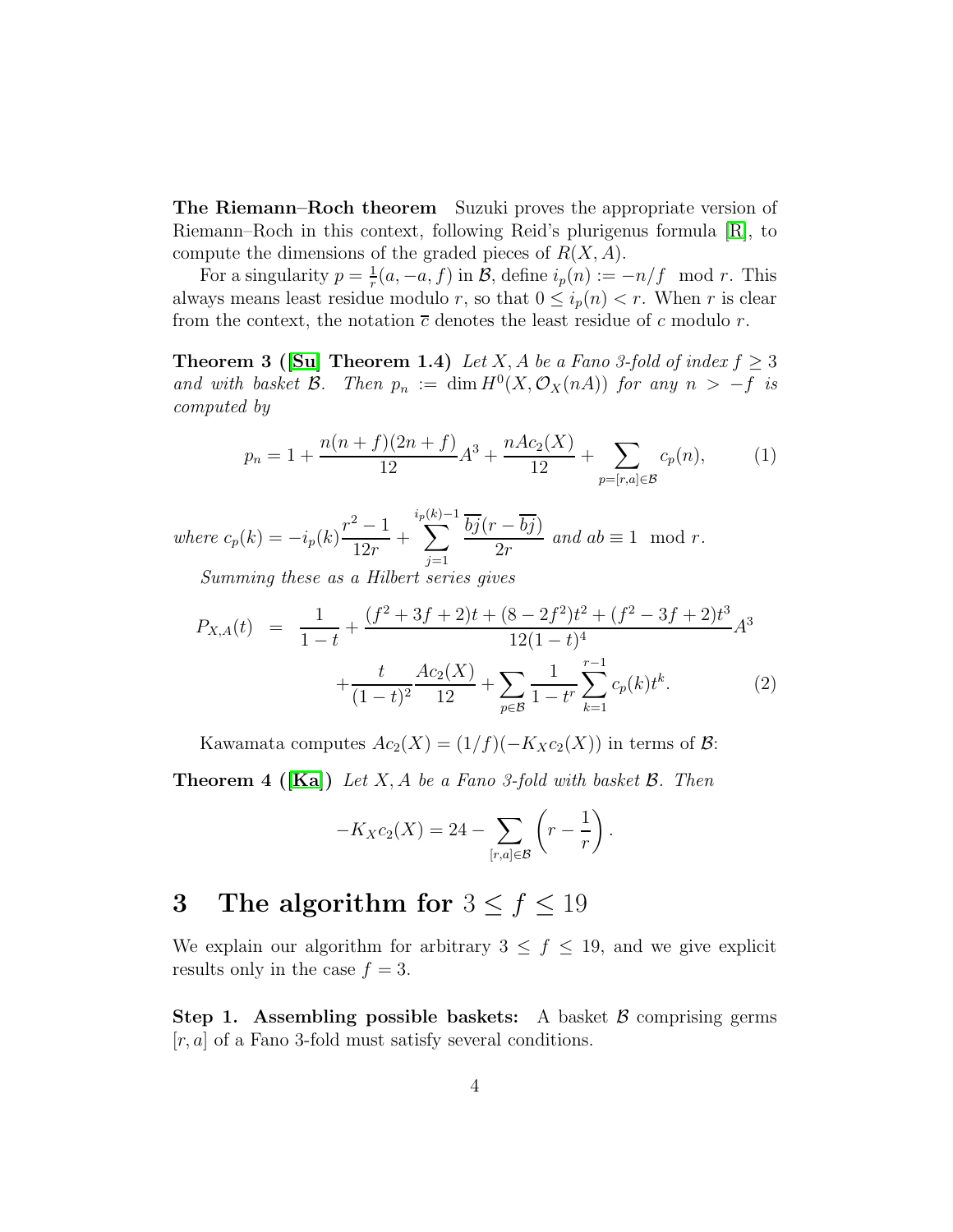**Step 1(a) Positive**  $Ac_2(X)$ : Finiteness of the number is assured by Kawamata's condition ([\[Ka\]](#page-8-7) in Theorem 2):

$$
-K_Xc_2(X) > 0 \quad \text{or equivalently} \quad \sum_{[r,a]\in\mathcal{B}} \left( r - \frac{1}{r} \right) < 24.
$$

Result: 2813 baskets satisfy Kawamata's condition.

**Step 1(b)** Positive degree: The degree  $A^3$  of X, A can be computed from its basket B by setting  $n = -1$  in equation [\(1\)](#page-3-1) since  $H^0(X, \mathcal{O}(-A)) = 0$ . This degree must be strictly positive.

**Result:** 1295 of these baskets have  $A^3 > 0$ .

**Step 1(b)<sup>+</sup> Excess vanishing:** This condition can be strengthened since furthermore  $H^0(X, \mathcal{O}(nA)) = 0$  for each  $n = -2, -3, \ldots, -f + 1$ . Enforcing this in equation [\(1\)](#page-3-1) has a significant effect once  $f \geq 5$ .

Step 1(c) Bogomolov–Kawamata bound: By Suzuki [\[Su\]](#page-8-2) Proposition 2.4 and a consideration of the stability of a tensor bundle in Kawamata [\[Ka\]](#page-8-7) Proposition 1,

$$
(4f2 - 3f)A3 \le 4fAc2(X).
$$

Result: 231 of these baskets satisfy the Bogomolov–Kawamata bound.

**Step 1(c)<sup>+</sup>** Imposing stability: This is an optional step, and we do not include it in our full classification. It imposes the stronger condition

$$
f^2A^3 \le 3Ac_2(X).
$$

Fano 3-folds (or their baskets) that satisfy this stronger bound are called Bogomolov–Kawamata stable, being in the semistable part of Kawamata's analysis [\[Ka\]](#page-8-7). While it is expected that this is the main case—possibly even the only case—of the classification, this condition is not known to hold for all Fano 3-folds. All the examples we construct here are stable in this sense. Result: 181 of these baskets are Bogomolov–Kawamata stable.

**Step 2. Computing Hilbert series:** For each basket in  $\mathcal{B}$ , compute a power series  $P(t)$  according to the formula [\(2\)](#page-3-2). By the expression of the formula, this is a rational function. We also convert this into a power series (order 30 is sufficient for our calculations); we use both representations later.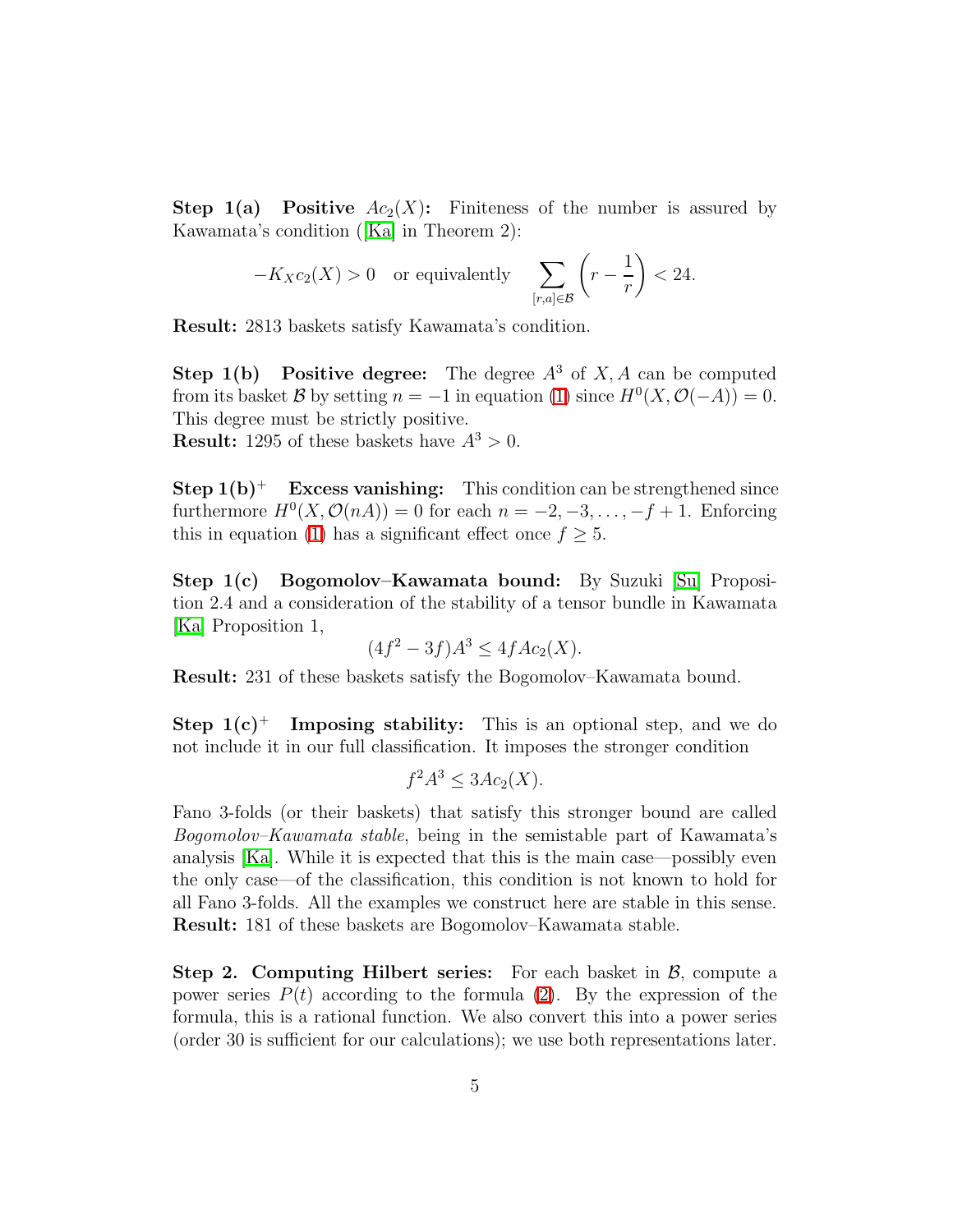Step [2](#page-1-0)<sup>+</sup>. Sections of  $-K_X$ : Theorem 2 follows at once from the list of Hilbert series. We simply confirm that in each case the coefficient of  $t^f$  is nonzero. Although we don't know that each of these Hilbert series is realised by a Fano 3-fold, certainly every Fano 3-fold (with  $f \geq 3$ ) has Hilbert series among our list.

Step 3. Estimating the degrees of generators: Suppose  $P(t) = 1 +$  $p_1t + p_2t^2 + \cdots$  is the Hilbert series of some graded ring  $R = \bigoplus_{d \geq 0} R_d$ . The following is a standard method of guessing the degrees of some generators of a minimal generating set of R.

Certainly R must have  $p_1$  generators of degree 1. (Of course, this number may be zero.) These generate at most a  $q_2 = \frac{1}{2}$  $\frac{1}{2}p_1(p_1-1)$ -dimensional subspace of  $R_2$ . If  $p_2 - q_2 \geq 0$ , then R must have at least  $p_2 - q_2$  generators in degree 2. On the other hand, if  $p_2 - q_2 < 0$ , then this routine stops. And so we continue into higher degree.

The calculation is made straightforward by the following observation. If  $n_1, \ldots, n_d$  are the numbers of generators so far in degrees 1 up to d, then the number of monomials in degree  $d+1$  they determine (and so the maximum dimension space they could span in that degree) is the coefficient of  $t^{d+1}$  in the expansion

$$
\frac{1}{(1-t)^{n_1}(1-t^2)^{n_2}\cdots(1-t^d)^{n_d}}=1+n_1t+\cdots.
$$

Such type changing (from rational functions to power series) is included in most computer algebra systems, so this algorithm is easy to implement.

<span id="page-6-0"></span>There are two important remarks. First, the assumption of generality (that the generators span a large space) can fail, and this will change the degrees occurring in a minimal generating set (although in small examples it will not reduce the number of generators). This is the main reason why our analysis is not a complete proof, although it is compelling.

Second, in most cases this algorithm will not determine a complete set of degrees for a minimal generating set. This is the main reason why we restrict our attention to low codimension when proposing models, which we do next.

Step 4. Confirming small cases: The basket  $\mathcal{B} = \{[2,1], [3,1], [7,3]\}$ with index  $f = 5$  determines the rational function

$$
P = \frac{t^8 + t^5 + t^4 + t^3 + 1}{t^{13} - t^{12} - t^{11} + t^9 + t^8 - t^7 - t^6 + t^5 + t^4 - t^2 - t + 1}
$$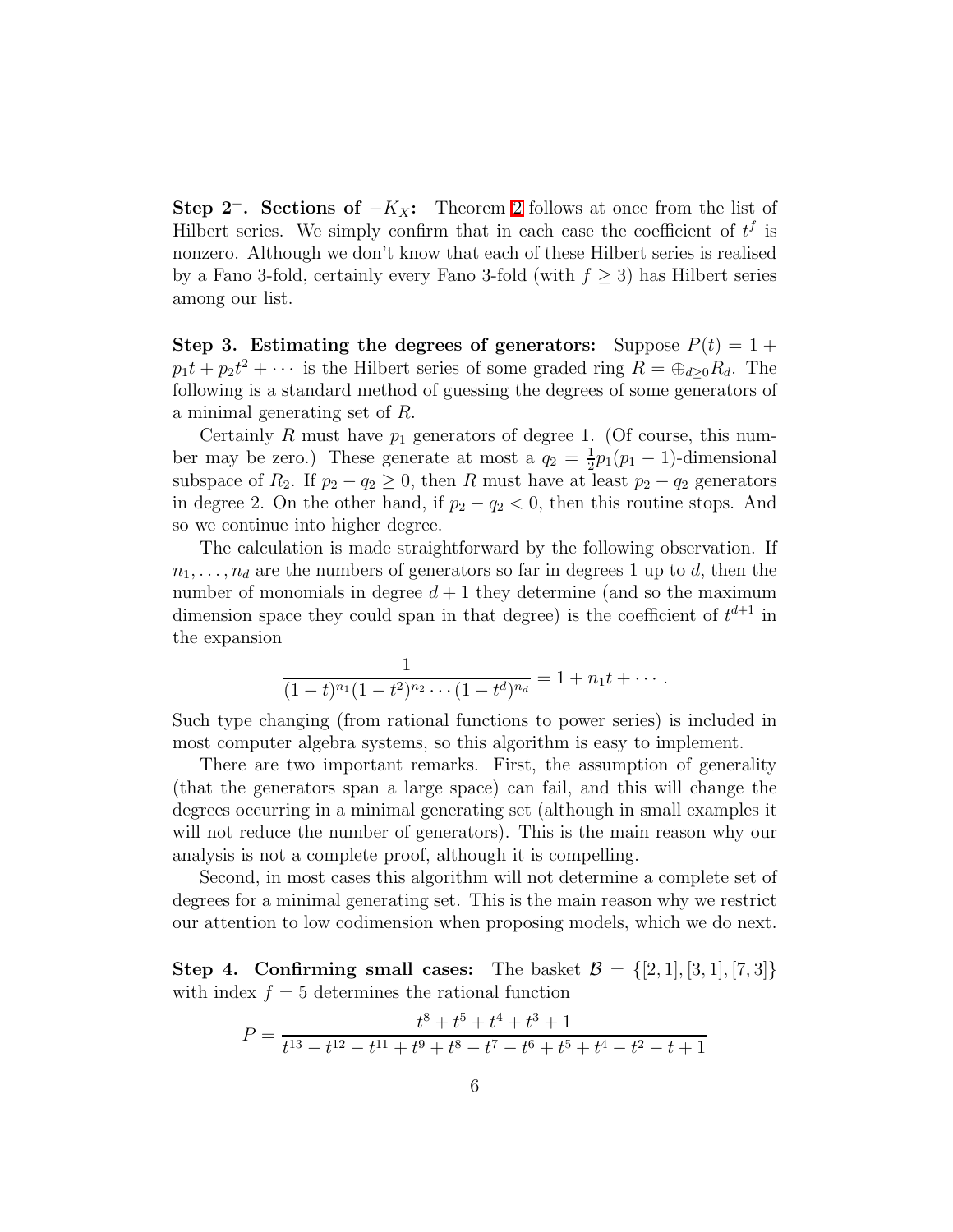Expanded as a power series, this starts

$$
1 + t + 2t^2 + 4t^3 + 6t^4 + 9t^5 + 13t^6 + 18t^7 + 24t^8 + \cdots
$$

The generator estimating routine above (called FindFirstGenerators(P) in Magma) predicts degrees  $1, 2, 3, 3, 4, 5$ . But P is not of the form

polynomial in 
$$
t
$$
 $\frac{1}{\prod_{d=1,2,3,3,4,5}(1-t^d)}$ 

since the denominator still contains  $t^6 + t^5 + t^4 + t^3 + t^2 + t + 1$ . The solution is clear: include 7 as the degree of a generator. From the Hilbert series point of view, this absorbs the excess factor in the denominator; from the basket point of view, this provides the cyclic group action to generate the contribution of the quotient singularity  $[7,3] = \frac{1}{7}(3,8,5)$  in the basket.

The final form of the Hilbert series is thus

$$
\frac{-t^{20} + t^{14} + t^{13} + t^{12} + t^{11} - t^9 - t^8 - t^7 - t^6 + 1}{\prod_{d=1,2,3,3,4,5,7} (1 - t^d)}
$$

which suggests a variety defined by 5 equations of weights 6, 7, 8, 9, 10:

$$
X_{6,7,8,9,10} \subset \mathbb{P}^6(1,2,3,3,4,5,7).
$$

In fact, these equations can be written as the five maximal Pfaffians of a skew  $5 \times 5$  matrix, as in [\[ABR\]](#page-8-1) Remark 1.8 or [\[R2\]](#page-8-8) section 4, and it can be checked that this  $X$  is a Fano 3-fold with singularities equal to the basket.

#### 4 Classification in low codimension

We distinguish between cases in codimension  $\leq$  3, where we can write down equations of Fano 3-folds and check their properties explicitly, and codimension 4, where calculations are more difficult. Tables of these results are given below, and the webpage [\[BS\]](#page-8-5) contains these and all other Hilbert series as Magma output, as well as the Magma code to generate them.

Examples in codimension at most 3 Only seven weighted projective spaces are themselves are Fano 3-folds. These are:  $\mathbb{P}^3$  with  $f = 4$ ;  $\mathbb{P}(1,1,1,2)$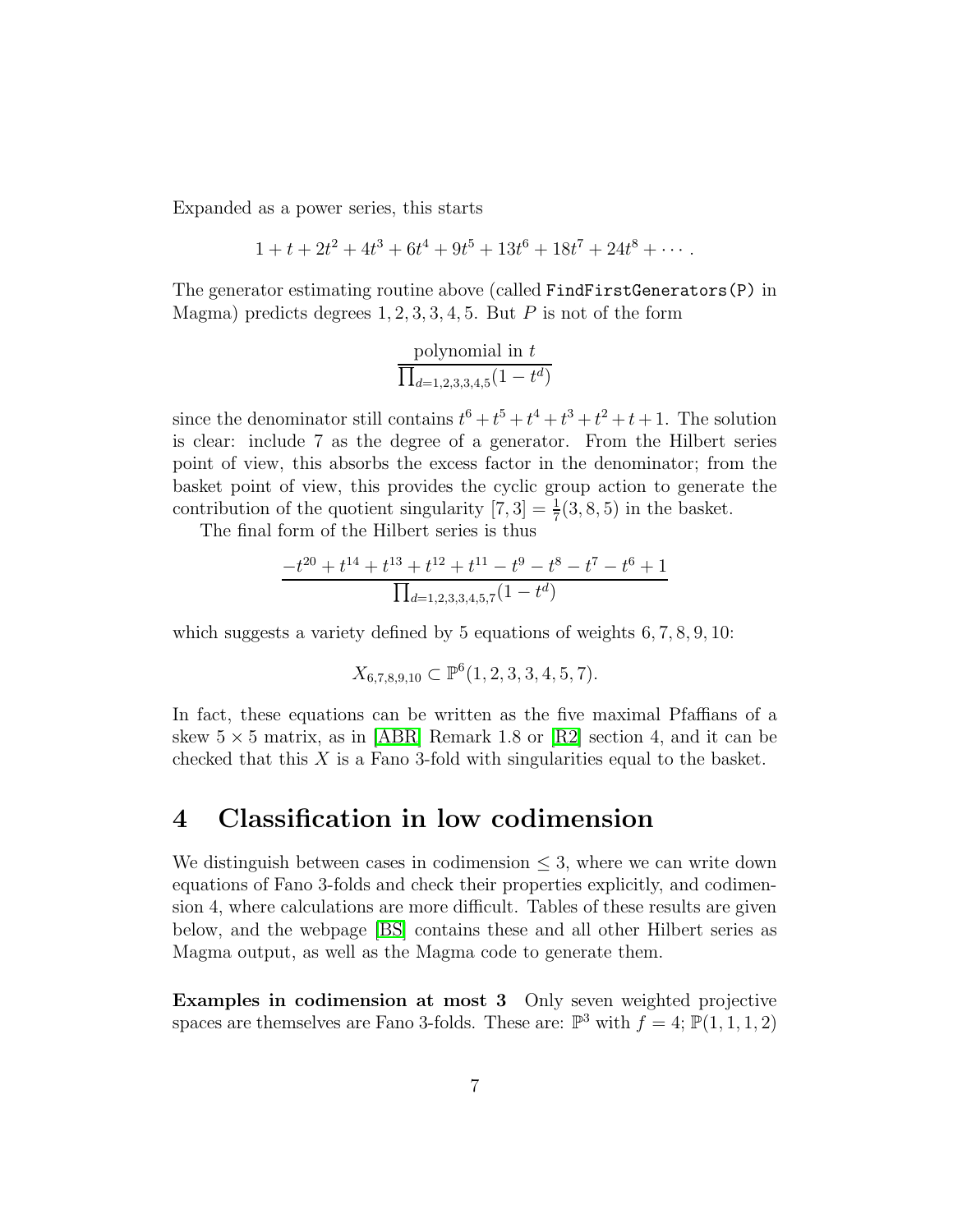<span id="page-8-1"></span>with  $f = 5$ ;  $\mathbb{P}(1, 1, 2, 3)$  with  $f = 7$ ;  $\mathbb{P}(1, 2, 3, 5)$  with  $f = 11$ ;  $\mathbb{P}(1, 3, 4, 5)$  with  $f = 13$ ;  $\mathbb{P}(2, 3, 5, 7)$  with  $f = 17$ ;  $\mathbb{P}(3, 4, 5, 7)$  with  $f = 19$ .

<span id="page-8-9"></span>For hypersurfaces or in codimension 2, listed in Tables [1](#page-9-0) and [2,](#page-10-0) the equations are simply generic polynomials of the indicated degrees. Table [3](#page-10-1) lists those in codimension 3; here one must build a  $5 \times 5$  skew matrix of forms (as in [\[ABR\]](#page-8-1) Remark 1.8), and then the equations are its five  $4 \times 4$  Pfaffians. It is a mystery why there are so few families here for  $f \geq 3$ ; by comparison, in the case  $f = 1$  there are 70 families in codimension 3.

<span id="page-8-5"></span><span id="page-8-3"></span><span id="page-8-0"></span>Examples in codimension 4 are more subtle The Hilbert series routines and guesses of additional weights work in exactly the same way in codimension 4 as in lower codimension. But it is not easy to write down an example of a ring with given generator degrees in codimension 4. In other graded ring calculations, such as for K3 surfaces in [\[B\]](#page-8-9), there is much use of projection and unprojection methods. But (Gorenstein) projection of a Fano of higher index does not result in another Fano. Nevertheless, the projection construction of a K3 surface section  $S = (x = 0) \subset X$ , where x is a variable in degree  $f$ , can be a guide. We propose the list of examples in Table [4,](#page-10-2) although none has been constructed explicitly. As justification, we give an example to illustrate what goes wrong with the possible codimension 4 models that we have rejected—the proposals listed in Table [4](#page-10-2) are exactly those candidates that do not suffer from this obstruction.

<span id="page-8-8"></span><span id="page-8-7"></span><span id="page-8-6"></span><span id="page-8-4"></span><span id="page-8-2"></span>Let index  $f = 4$  and basket  $\mathcal{B} = \{5, 2\}$ ; these (stable) data determine a Hilbert series  $P(t)$ . Suppose we can construct a Fano 3-fold X, A having Hilbert series  $P$ . Considerations as above suggest the degrees of a minimal set of eight generators for the ring  $R(X, A)$  could be 1, 1, 1, 2, 2, 3, 4, 5 so that  $X$  is in codimension 4. And indeed there is a family of codimension 4 K3 surfaces in  $\mathbb{P}^6(1,1,1,2,2,3,5)$  that could be the K3 sections  $(t = 0) \subset X$ , where t is the variable on  $X$  of weight 4. Now a typical such K3 surface  $S$ admits a projection to a K3 surface of codimension 3 in  $\mathbb{P}^{5}(1,1,1,2,2,3)$  this is simply the elimination of the degree 5 variable from the ideal defining S (using the Groebner basis with respect to a standard lexicographic monomial order with  $t$  big, for instance). The image is in codimension 3, and its equations are the five Pfaffians of a skew  $5 \times 5$  matrix of forms. Crucially, one calculates that the forms appearing here each have degree  $\leq 3$ . So the analogous projection of  $X$  would have equations that not involving the variable  $t$ , and this would force a non-terminal singularity onto  $X$  itself.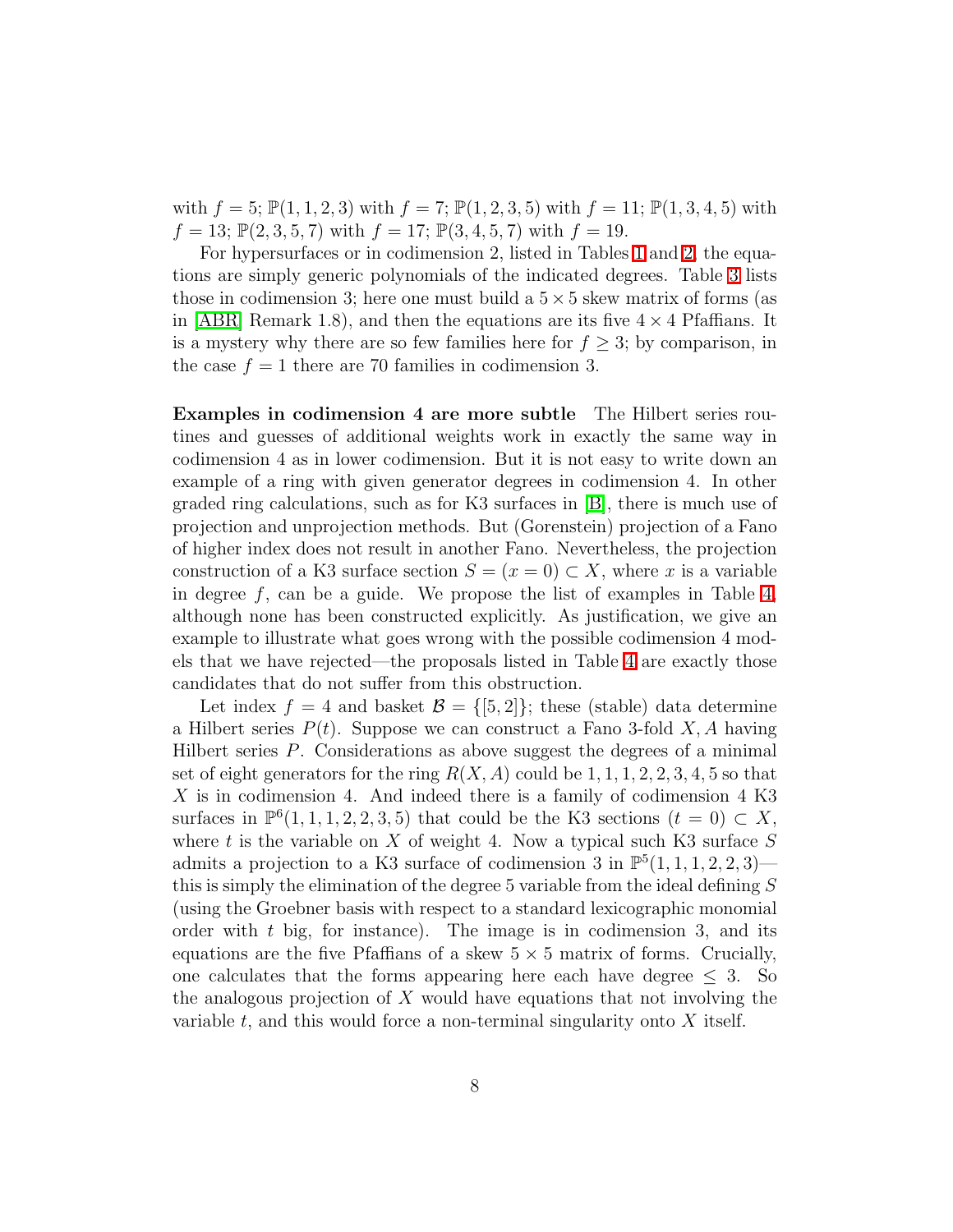### References

- [ABR] S. Altınok, G. Brown, M. Reid, Fano 3-folds, K3 surfaces and graded rings, in Topology and geometry: commemorating SISTAG, Contemp. Math. **314** (2002), 25–53.
- [B] G. Brown, A database of polarised K3 surfaces, to appear in Exp. Math., (2006), 28pp.
- [BS] G. Brown, K. Suzuki, Lists of examples and Magma code available for download at www.kent.ac.uk/ims/grdb
- [IF] A.R. Iano-Fletcher, Working with weighted complete intersections, in Explicit birational geometry of 3-folds (eds A. Corti, M. Reid), LMS Lecture Note Ser. 281, CUP (2000), 101–173.
- [IP] V.A. Iskovskikh, Yu.G. Prokhorov, Fano Varieties, Algebraic geometry V, Encyclopaedia of Mathematical Sciences, 47, Springer-Verlag, Berlin, 1999, iv+247.
- [Ka] Y. Kawamata, Boundedness of Q–Fano Threefolds, Contemp. Math. 131 (1992), 439–445.
- [Mag] W. Bosma, J. Cannon, C. Playoust, The Magma algebra system I: The user language, J. Symb. Comp. 24 (1997) 235–265.
- [R] M. Reid, Young person's guide to canonical singularities, in Algebraic Geometry (Bowdoin 1985), ed. S. Bloch, Proc. of Symposia in Pure Math. 46, A.M.S. (1987), vol. 1, 345–414.
- [R2] M. Reid, Graded rings and birational geometry, in Proc. of algebraic geometry symposium (Kinosaki, Oct 2000), K. Ohno (Ed.), 1–72.
- [Su] K. Suzuki, On Q-Fano 3-folds with Fano index  $\geq 9$ , Manuscripta Mathematica 114, Springer, 229–246.

<span id="page-9-0"></span>Gavin Brown IMSAS, University of Kent, CT2 7AF, UK. Email: gdb@kent.ac.uk

Kaori Suzuki

Tokyo Institute of Technology, 2-12-1 Ookayama, Meguro-ku, 152-8550, Japan. Email: k-suzuki@math.titech.ac.jp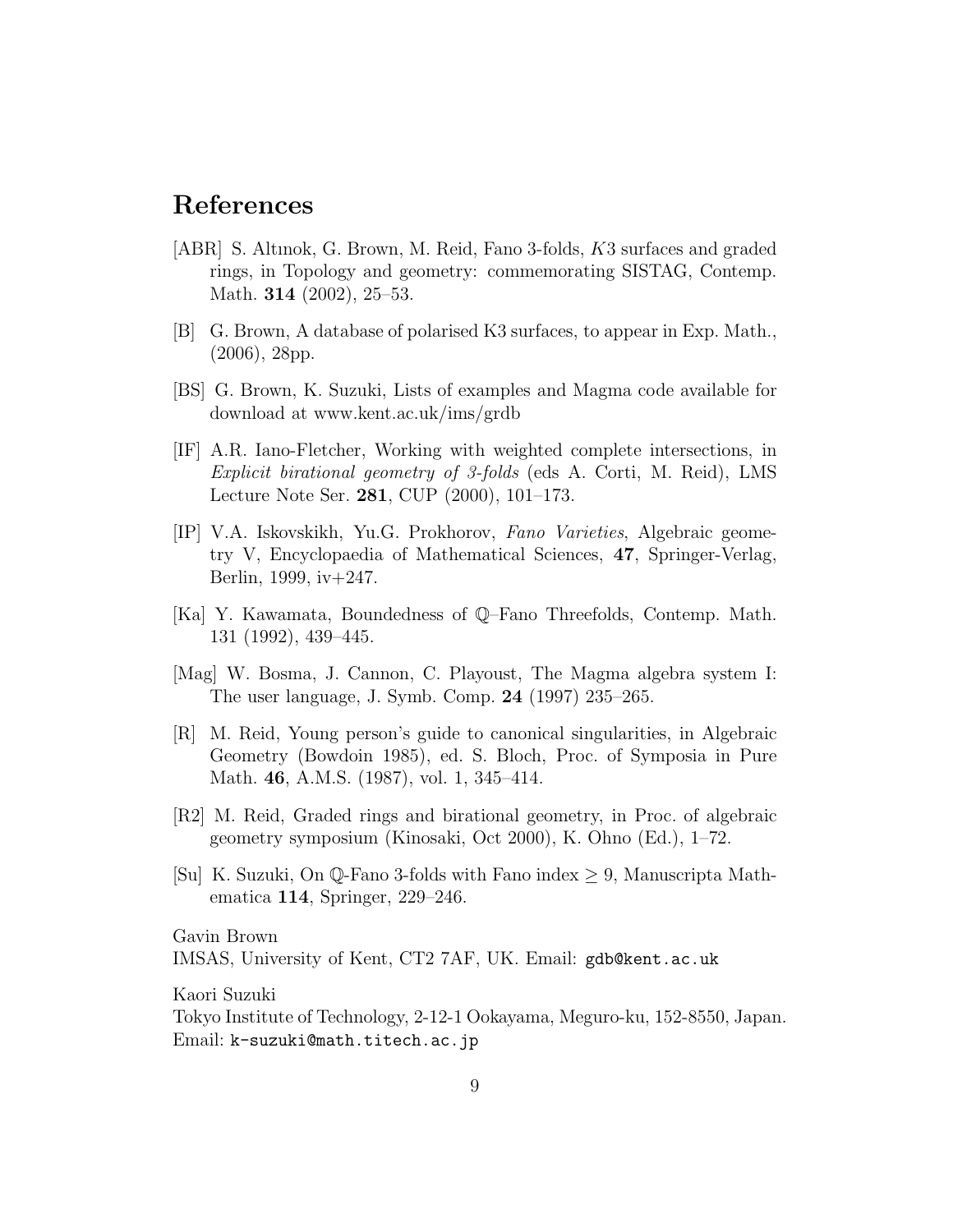<span id="page-10-0"></span>

| f               | Fano 3-fold $X \subset \mathbb{P}^4$               | $A^3$          | $Ac_2(X)$ | Basket $\mathcal{B}$                      |
|-----------------|----------------------------------------------------|----------------|-----------|-------------------------------------------|
| 3               | $X_2 \subset \mathbb{P}^4$                         | $\overline{2}$ | 8         | no singularities                          |
|                 | $X_3 \subset \mathbb{P}(1,1,1,1,2)$                | 3/2            | 15/2      | [2,1]                                     |
|                 | $X_4 \subset \mathbb{P}(1,1,1,2,2)$                | $\mathbf{1}$   | 7/12      | $2 \times [2,1]$                          |
|                 | $X_6 \subset \mathbb{P}(1, 1, 2, 2, 3)$            | 1/2            | 13/2      | $3 \times [2,1]$                          |
|                 | $X_{12} \subset \mathbb{P}(1, 2, 3, 4, 5)$         | 1/10           | 49/10     | $3 \times [2, 1], [5, 1]$                 |
|                 | $X_{15} \subset \mathbb{P}(1, 2, 3, 5, 7)$         | 1/14           | 73/14     | [2,1], [7,2]                              |
|                 | $X_{21} \subset \mathbb{P}(1,3,5,7,8)$             | 1/40           | 151/40    | [5,2],[8,1]                               |
| 4               | $X_4 \subset \mathbb{P}(1,1,1,2,3)$                | 2/3            | 16/3      | [3, 1]                                    |
|                 | $X_6 \subset \mathbb{P}(1, 1, 2, 3, 3)$            | 1/3            | 14/3      | $2\times[3,1]$                            |
| $\overline{5}$  | $\overline{X_4} \subset \mathbb{P}(1,1,2,2,3)$     | 1/3            | 11/3      | $2 \times [2, 1], [3, 1]$                 |
|                 | $X_6 \subset \mathbb{P}(1, 1, 2, 3, 4)$            | 1/4            | 15/4      | [2,1], [4,1]                              |
|                 | $X_6 \subset \mathbb{P}(1, 2, 2, 3, 3)$            | 1/6            | 17/6      | [2,1]                                     |
|                 | $X_{10} \subset \mathbb{P}(1, 2, 3, 4, 5)$         | 1/12           | 35/12     | $2 \times [2, 1], [3, 1], [4, 1]$         |
|                 | $X_{15} \subset \mathbb{P}(1, 3, 4, 5, 7)$         | 1/28           | 75/28     | [4, 1], [7, 3]                            |
| $6\phantom{.}6$ | $X_6 \subset \mathbb{P}(1, 1, 2, 3, 5)$            | 1/5            | 16/5      | [5, 2]                                    |
| $\overline{7}$  | $X_6 \subset \mathbb{P}(1, 2, 2, 3, 5)$            | 1/10           | 21/10     | $3 \times [2, 1], [5, 2]$                 |
|                 | $X_6 \subset \mathbb{P}(1, 2, 3, 3, 4)$            | 1/12           | 23/12     | $[2,1], 2 \times [3,1], [4,1]$            |
|                 | $X_8 \subset \mathbb{P}(1, 2, 3, 4, 5)$            | 1/15           | 29/15     | $2 \times [2, 1], [3, 1], [5, 1]$         |
|                 | $X_{14} \subset \mathbb{P}(2,3,4,5,7)$             | 1/60           | 71/60     | $3 \times [2, 1], [3, 1], [4, 1], [5, 2]$ |
| 8               | $X_6 \subset \mathbb{P}(1, 2, 3, 3, 5)$            | 1/15           | 26/15     | $2 \times [3, 1], [5, 2]$                 |
|                 | $X_{10} \subset \mathbb{P}(1, 2, 3, 5, 7)$         | 1/21           | 38/21     | [3, 1], [7, 2]                            |
|                 | $X_{12} \subset \mathbb{P}(1,3,4,5,7)$             | 1/35           | 54/35     | [5, 1], [7, 3]                            |
| 9               | $X_6 \subset \mathbb{P}(1, 2, 3, 4, 5)$            | 1/20           | 31/20     | [2, 1], [4, 1], [5, 2]                    |
|                 | $X_{12} \subset \mathbb{P}(2,3,4,5,7)$             | 1/70           | 61/70     | $3 \times [2, 1], [5, 2], [7, 3]$         |
| 11              | $X_{12} \subset \mathbb{P}(1, 4, 5, 6, 7)$         | 1/70           | 69/70     | [2, 1], [5, 1], [7, 1]                    |
|                 | $X_{10} \subset \mathbb{P}(2, 3, 4, 5, 7)$         | 1/84           | 59/84     | $2 \times [2,1], [3,1], [4,1], [7,2]$     |
| 13              | $X_{12} \subset \mathbb{P}(3, 4, 5, 6, 7)$   1/210 |                | 89/210    | $[2,1], 2 \times [3,1], [5,1], [7,3]$     |

<span id="page-10-2"></span><span id="page-10-1"></span>Table 1: Fano 3-folds in codimension 1